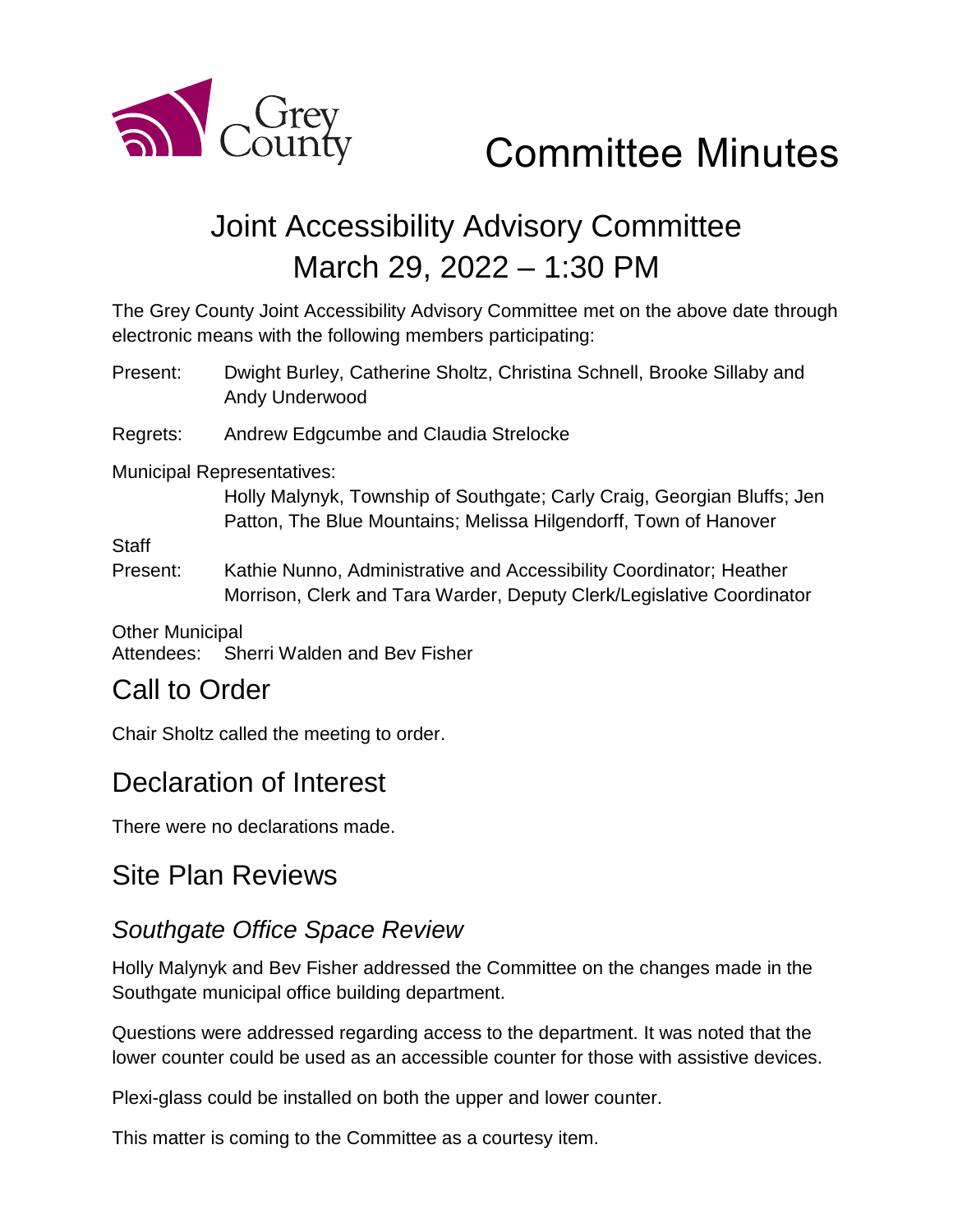JAAC06-22 Moved by: Brooke Sillaby Seconded by: Christina Schnell

#### **That the design of the Southgate Municipal Office Building Department be supported as designed.**

Carried

### *Town of Hanover – Playground Retrofits*

Melissa Hilgendorff and Sherri Walden addressed the Committee. The Town of Hanover is planning to retrofit two playgrounds, Optimist Park and the Kinsmen Ball Park. The Town has received funding through the Ontario Trillium Foundation to support the retrofit of the equipment at both parks.

A Request for Proposal (RFP) has been released and the Town is asking for feedback from the Committee to consider when reviewing responses to the RFP and during design.

Sensory and active play components will be included as well as stable ground surfaces. The Town is interested in hearing about suggestions for equipment.

The site layouts were highlighted.

It was requested that the Town send pictures to the Committee when the playground updates are complete.

Feedback from the Committee included:

- Considerations around the material used around and underneath the playground equipment to ensure the equipment and pathways are accessible
- Suggestion to reference recently retrofitted City of Guelph parks as a resource for equipment considerations, as the City has had success with recent updates
- Consideration for adaptive swings and swings that accommodate a wheelchair

## Reports

### *CCR-JAAC-05-22 Status Report Multi – Year Accessibility Plan*

Kathie Nunno addressed the above report, noting that many changes to service provision and operations during COVID have resulted in accessibility improvements. Some of the improvements are highlighted below.

Training moved online and training and job specific accessibility training charts were implemented.

The Grey County website is undergoing a current revitalization and will focus on being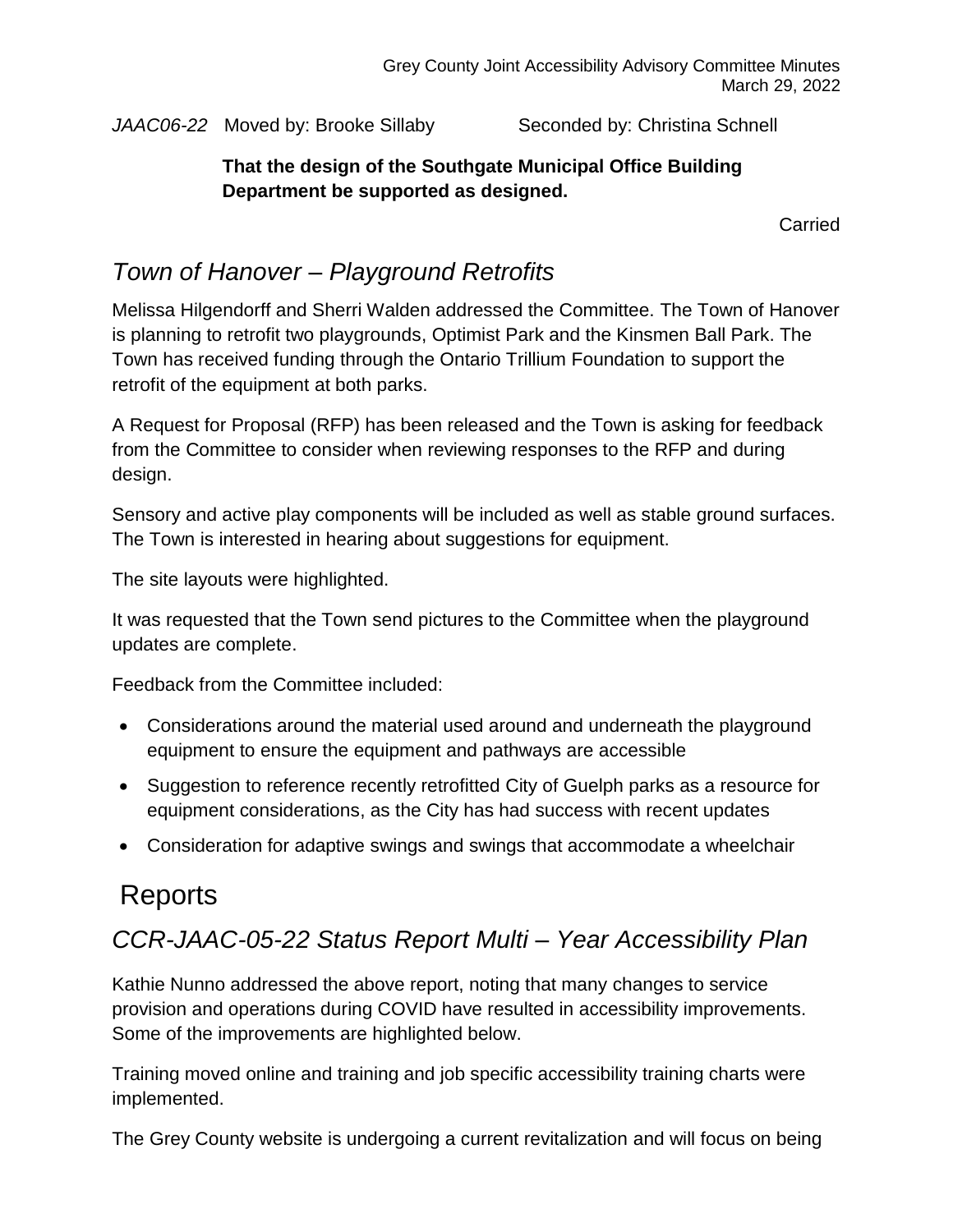accessible and compliant with Web Content Accessibility Guidelines (WCAG) requirements.

Grey County staff began using Microsoft Teams just before the onset of the pandemic and work from home policies were developed.

She then highlighted improvements to the GTR service which utilizes multi-use tickets for partner agencies to provide to clients, and phone lines that are staffed rather than using an auto attendant. There are plans to acquire a dedicated wheelchair accessible vehicle for the GTR service.

With regard to the design of public spaces, Grey Roots Museum and Archives is moving forward with a gallery refresh and consulted the Committee on considerations that should be made during the design process.

Kathie Nunno then addressed improvements in Long-term Care. It was noted that amplifiers were used to enhance window visits during COVID restrictions, extensions were made to walking paths, indoor and outdoor visitor stations were implemented to allow for distancing and resident care services were permitted to be done in resident rooms.

Housing has added scooter rooms to some of its buildings which allows the hallways to remain clear. Operational changes have led to applications being available online and the implementation of telephone appointments.

Provincial Offences implemented additional on-line payment options. Justices have been accepting hearings where nobody appears in person and everything is done in writing. Electronic signatures are now accepted on trial requests, court paperwork and court documents.

Sydenham campus is being updated to meet all accessibility requirements. The Business Enterprise Centre is providing virtual training and a tourism ambassador program was established.

JAAC07-22 Moved by: Councillor Burley Seconded by: Andy Underwood

**That Report CCR-JAAC-05-22 regarding the status of the Multi-Year Accessibility Plan be endorsed and posted to the Accessibility page of the Grey County website.**

Carried

Other Business